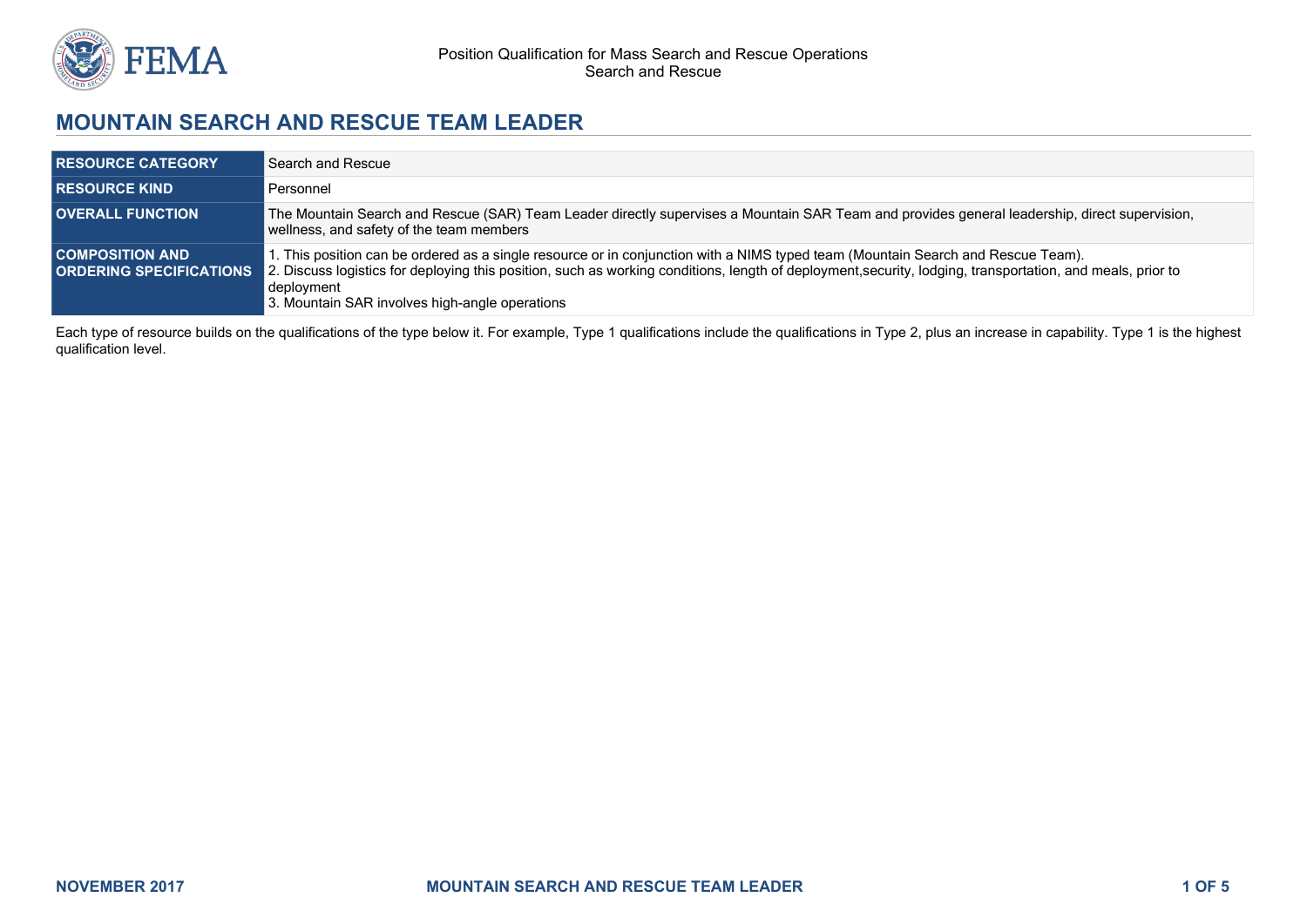

#### Position Qualification for Mass Search and Rescue Operations Search and Rescue

| <b>COMPONENT</b>   | TYPE 1                                                                                                                                                                                                                                                                                                                                                                                                                                                                        | TYPE <sub>2</sub>                                                                                                                                                                                                                                                                                                                                                                                                                                                                         | TYPE 3                                                                                                                                                                                                                                                                                                                                                                                                                                                                                                                                                                                                                                                                                                                                                                                                                                                                                                                                                                                                                                                                                                                                                                                                                                                                                                                                                                                                                                                                                         | <b>NOTES</b>  |
|--------------------|-------------------------------------------------------------------------------------------------------------------------------------------------------------------------------------------------------------------------------------------------------------------------------------------------------------------------------------------------------------------------------------------------------------------------------------------------------------------------------|-------------------------------------------------------------------------------------------------------------------------------------------------------------------------------------------------------------------------------------------------------------------------------------------------------------------------------------------------------------------------------------------------------------------------------------------------------------------------------------------|------------------------------------------------------------------------------------------------------------------------------------------------------------------------------------------------------------------------------------------------------------------------------------------------------------------------------------------------------------------------------------------------------------------------------------------------------------------------------------------------------------------------------------------------------------------------------------------------------------------------------------------------------------------------------------------------------------------------------------------------------------------------------------------------------------------------------------------------------------------------------------------------------------------------------------------------------------------------------------------------------------------------------------------------------------------------------------------------------------------------------------------------------------------------------------------------------------------------------------------------------------------------------------------------------------------------------------------------------------------------------------------------------------------------------------------------------------------------------------------------|---------------|
| <b>DESCRIPTION</b> | Same as Type 2, PLUS:<br>Performs search, rescue, and recovery in<br>Alpine environments: Mountainous<br>terrain, typically above tree line, that<br>requires the ability to negotiate routes<br>rated YDS class 2-5, and where any<br>combination of altitude, extreme weather.<br>extensive exposure to snow/ice<br>obstacles, avalanche risk, and crevasses<br>affect travel; in general, the alpine<br>environment includes all mountainous<br>terrain above 3,500 meters | Same as Type 3, PLUS:<br>Performs search, rescue, and recovery in<br>Mountain environments: Tract of land<br>characterized by steep slopes and great<br>variations in elevation, that requires the<br>ability to negotiate routes rated Yosemite<br>Decimal System (YDS) class 2-4, and<br>occasionally class 5, and where steep to<br>vertical rock, steep forested or brush-<br>covered terrain, talus slopes, boulder<br>fields, and occasional snow and ice<br>obstacles limit travel | The National Incident Management<br>System (NIMS) Type 3 Mountain SAR<br>Team Leader:<br>1. Directly supervises NIMS typed<br>Mountain SAR Team<br>2. Provides general leadership, direct<br>supervision, wellness, and safety of the<br>team members<br>3. Performs search, rescue, and recovery<br>in:<br>a. Low Mountain environments: Tracts of<br>land characterized by steep slopes and<br>moderate variations in elevation that<br>require the ability to negotiate routes<br>rated as Yosemite Decimal System<br>(YDS) classes 1-4 and occasionally class<br>5, where steep to vertical rock, steep<br>forested or brush-covered terrain, talus<br>slopes, boulder fields, and the possibility<br>of occasional snow and ice obstacles<br>limits travel, which includes city and<br>county (urban or suburban) parks<br>4. Operates within the Incident<br>Command System (ICS) in a specialized<br>position on a Mountain SAR Team<br>5. Provides first aid and Cardiopulmonary<br><b>Resuscitation (CPR)</b><br>6. Provides:<br>a. Safety of self and team members<br>b. Basic medical care of self, team<br>members, and survivors<br>c. Simple decontamination of self and<br>team members<br>d. Basic ground support capability for<br>helicopter operations<br>7. Coordinates with ground vehicles,<br>watercraft, and aircraft for support,<br>transportation, and evacuation<br>8. Operates in environments with and<br>without infrastructure, including those<br>(Continued) | Not Specified |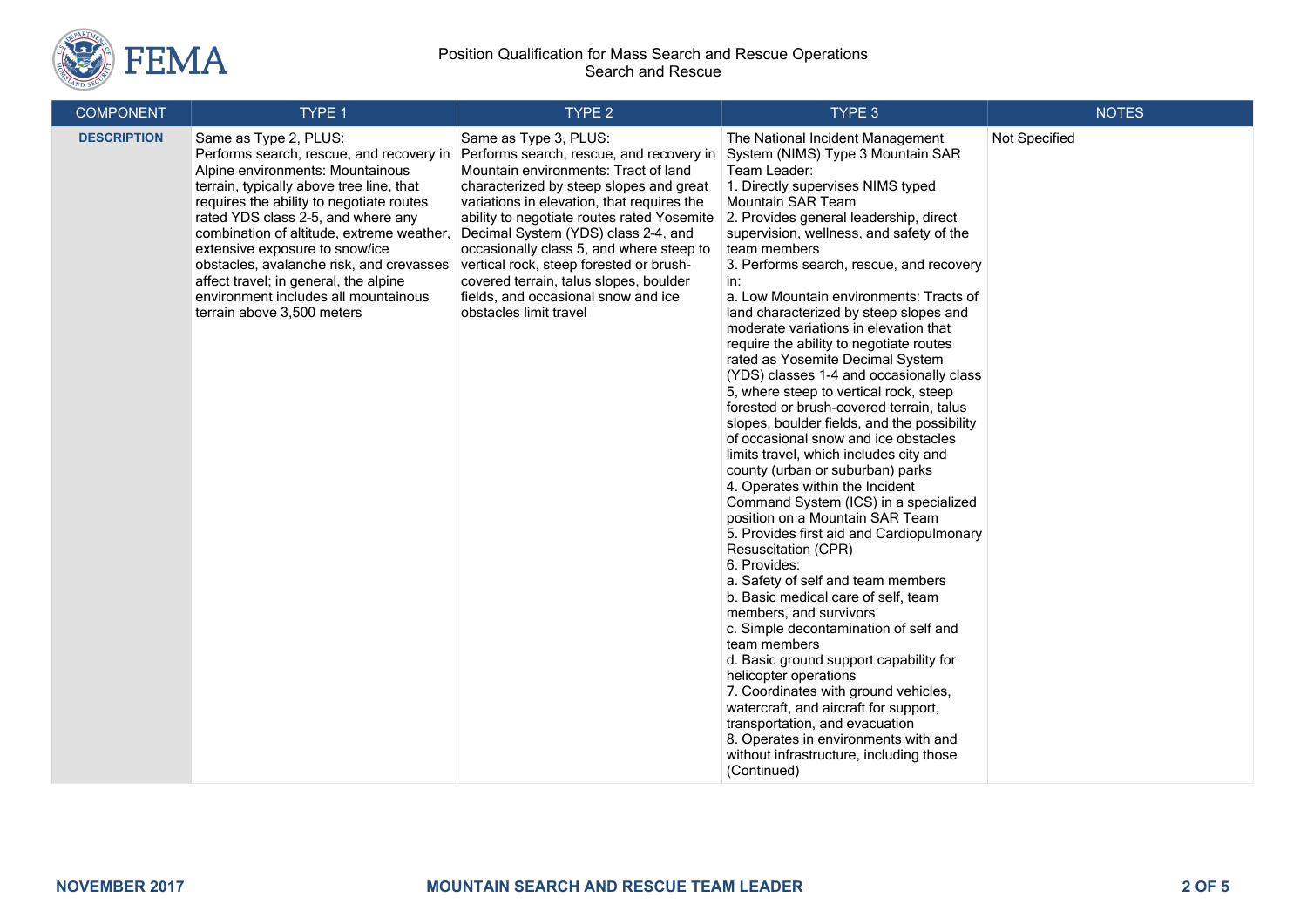

#### Position Qualification for Mass Search and Rescue Operations Search and Rescue

| <b>COMPONENT</b>   | TYPE 1                                                                                                                                                                                                                                                                                   | TYPE <sub>2</sub>                                                                                                                                                                                                                                                                           | TYPE 3                                                                                                                                                                                                                                                                                                                                                                                                                                                                                                    | <b>NOTES</b>                                                                                                                                                                                                                                                                                                                                                                                            |
|--------------------|------------------------------------------------------------------------------------------------------------------------------------------------------------------------------------------------------------------------------------------------------------------------------------------|---------------------------------------------------------------------------------------------------------------------------------------------------------------------------------------------------------------------------------------------------------------------------------------------|-----------------------------------------------------------------------------------------------------------------------------------------------------------------------------------------------------------------------------------------------------------------------------------------------------------------------------------------------------------------------------------------------------------------------------------------------------------------------------------------------------------|---------------------------------------------------------------------------------------------------------------------------------------------------------------------------------------------------------------------------------------------------------------------------------------------------------------------------------------------------------------------------------------------------------|
| <b>DESCRIPTION</b> |                                                                                                                                                                                                                                                                                          |                                                                                                                                                                                                                                                                                             | (Continued)<br>affected by disasters and terrorism; with<br>compromised access to roadways,<br>utilities, and transportation; and with<br>limited availability of shelter, food, and<br>water                                                                                                                                                                                                                                                                                                             |                                                                                                                                                                                                                                                                                                                                                                                                         |
| <b>EDUCATION</b>   | Not Specified                                                                                                                                                                                                                                                                            | Not Specified                                                                                                                                                                                                                                                                               | Not Specified                                                                                                                                                                                                                                                                                                                                                                                                                                                                                             | Not Specified                                                                                                                                                                                                                                                                                                                                                                                           |
| <b>TRAINING</b>    | Same as Type 2, PLUS:<br>1. All training identified for the NIMS<br>Type 1 Mountain SAR Technician<br>2. Operational leadership training in<br>alpine environments that meet or exceed<br>the requirements of ASTM F3028                                                                 | Same as Type 3, PLUS:<br>1. All training identified for the National<br>Incident Management System (NIMS)<br>Type 2 Mountain SAR Technician<br>2. Operational leadership training in<br>mountain environments that meet or<br>exceed the requirements of ASTM<br>International (ASTM) F3027 | Completion of the following:<br>1. All training identified for the NIMS<br>Type 3 Mountain SAR Technician<br>2. IS-703: NIMS Resource Management<br>3. IS-809: Emergency Support Function<br>(ESF) #9 - Search and Rescue<br>4. Operational leadership training                                                                                                                                                                                                                                           | Operational leadership training should be<br>consistent with National Park Service<br>(NPS) or United States Coast Guard<br>(USCG) Operational Leadership training;<br>National Wildfire Coordinating Group<br>(NWCG) L-180: Human Factors in the<br>Wildland Fire Service; and NWCG L-280:<br>Followership to Leadership, or Authority<br>Having Jurisdiction (AHJ)-Determined<br>equivalent training. |
| <b>EXPERIENCE</b>  | Same as Type 2, PLUS:<br>Knowledge, Skills, and Abilities:<br>Knowledge of alpine SAR and associated<br>hazards and procedures including day<br>and night operations and ability to carry<br>out same<br>Experience<br>Experience leading NIMS Type 1<br>Mountain SAR Teams in the field | Same as Type 3, PLUS:<br>Knowledge, Skills, and Abilities:<br>Knowledge of mountain SAR and<br>associated hazards and procedures<br>including day and night operations and<br>ability to carry out same<br>Experience:<br>Experience leading NIMS Type 2<br>Mountain SAR Teams in the field | Knowledge, Skills, and Abilities:<br>1. All knowledge, skills, and abilities for<br>the NIMS Type 3 Mountain SAR<br>Technician<br>2. Knowledge of the EMAC deployment<br>process<br>3. Knowledge of low mountain SAR and<br>associated hazards<br>4. Knowledge of the capabilities of<br>canine search<br>Experience:<br>1. Experience leading NIMS Type 3<br>Mountain SAR Teams in the field<br>2. Completion of Mountain SAR Team<br>Leader Position Task Book (PTB) or<br>equivalent AHJ documentation | Not Specified                                                                                                                                                                                                                                                                                                                                                                                           |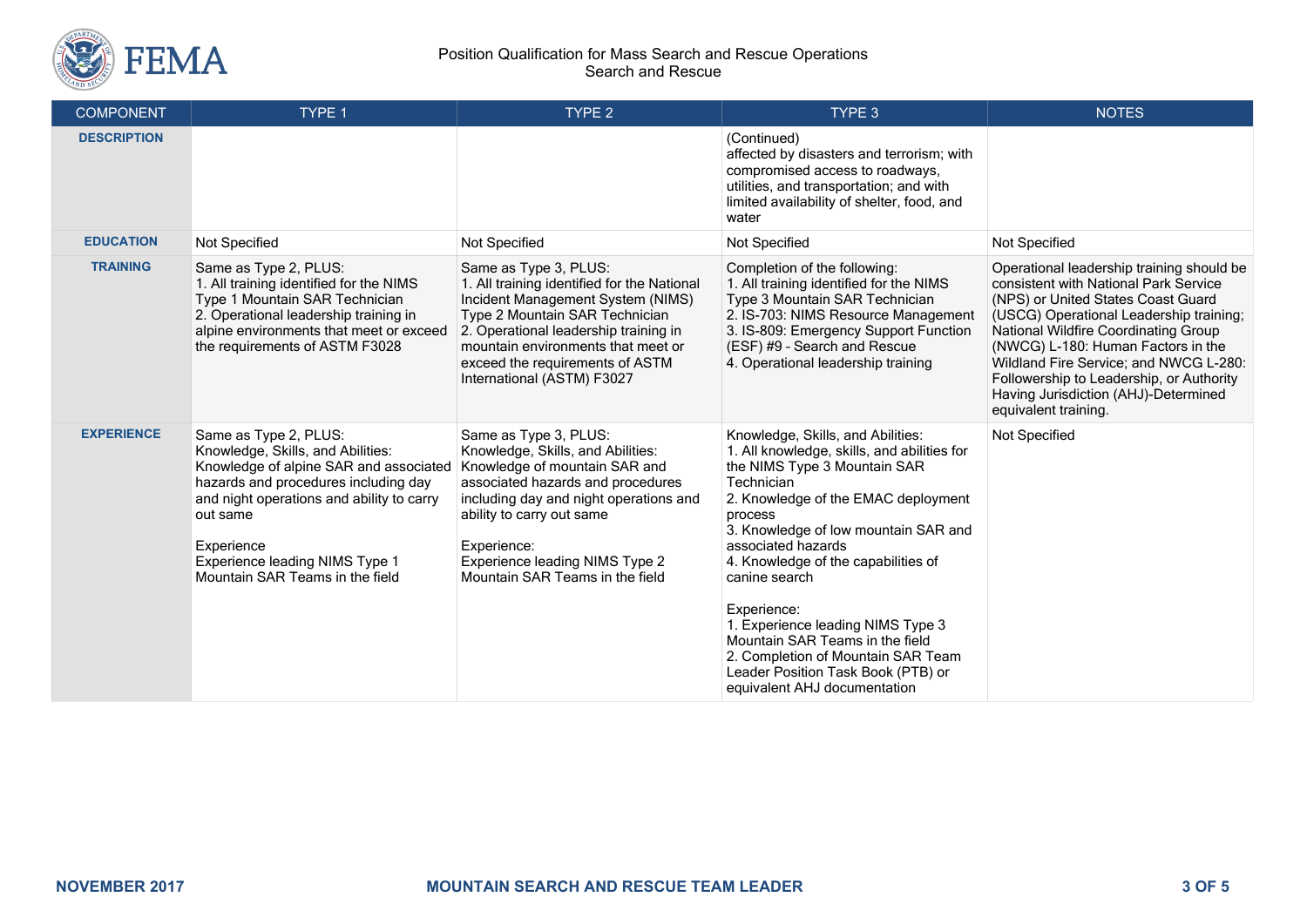

#### Position Qualification for Mass Search and Rescue Operations Search and Rescue

| <b>COMPONENT</b>                                                                            | TYPE 1         | TYPE 2         | TYPE 3                                                                                                                                                                                                                                                                                                                                                                                                                                                                         | <b>NOTES</b>                                                                                                                                                                                                                                                                  |
|---------------------------------------------------------------------------------------------|----------------|----------------|--------------------------------------------------------------------------------------------------------------------------------------------------------------------------------------------------------------------------------------------------------------------------------------------------------------------------------------------------------------------------------------------------------------------------------------------------------------------------------|-------------------------------------------------------------------------------------------------------------------------------------------------------------------------------------------------------------------------------------------------------------------------------|
| <b>PHYSICAL/MEDICAL</b><br><b>FITNESS</b>                                                   | Same as Type 2 | Same as Type 3 | 1. Arduous<br>2. Meets minimum physical fitness<br>standards, in accordance with the AHJ's<br>Job Related Physical Ability Test<br>(JRPAT)<br>3. Maintains AHJ-determined medical<br>fitness suitable for the environment and<br>job requirements<br>4. Maintains immunizations in<br>accordance with the US Department of<br>Health and Human Services Centers for<br>Disease Control's recommended adult<br>immunization schedule for the United<br><b>States of America</b> | The NIMS Guideline for the National<br>Qualification System (NQS) defines<br>Physical/Medical Fitness levels for NIMS<br>positions.                                                                                                                                           |
| <b>CURRENCY</b>                                                                             | Same as Type 2 | Same as Type 3 | 1. Functions in this position during an<br>operational incident, planned event,<br>exercise, drill, or simulation at least once<br>every three years<br>2. This position maintains currency for<br>the NIMS Type 3 Mountain SAR<br>Technician position<br>3. Background checks as applicable law<br>permits or requires                                                                                                                                                        | Provider must carry out and use any<br>background checks as applicable law<br>specifies. This may include a background<br>check completed within past 12 months;<br>sex-offender registry check; and a local,<br>state, and a local, state, and national<br>criminal history. |
| <b>PROFESSIONAL AND</b><br><b>TECHNICAL</b><br><b>LICENSES AND</b><br><b>CERTIFICATIONS</b> | Same as Type 2 | Same as Type 3 | Not Specified                                                                                                                                                                                                                                                                                                                                                                                                                                                                  | Not Specified                                                                                                                                                                                                                                                                 |